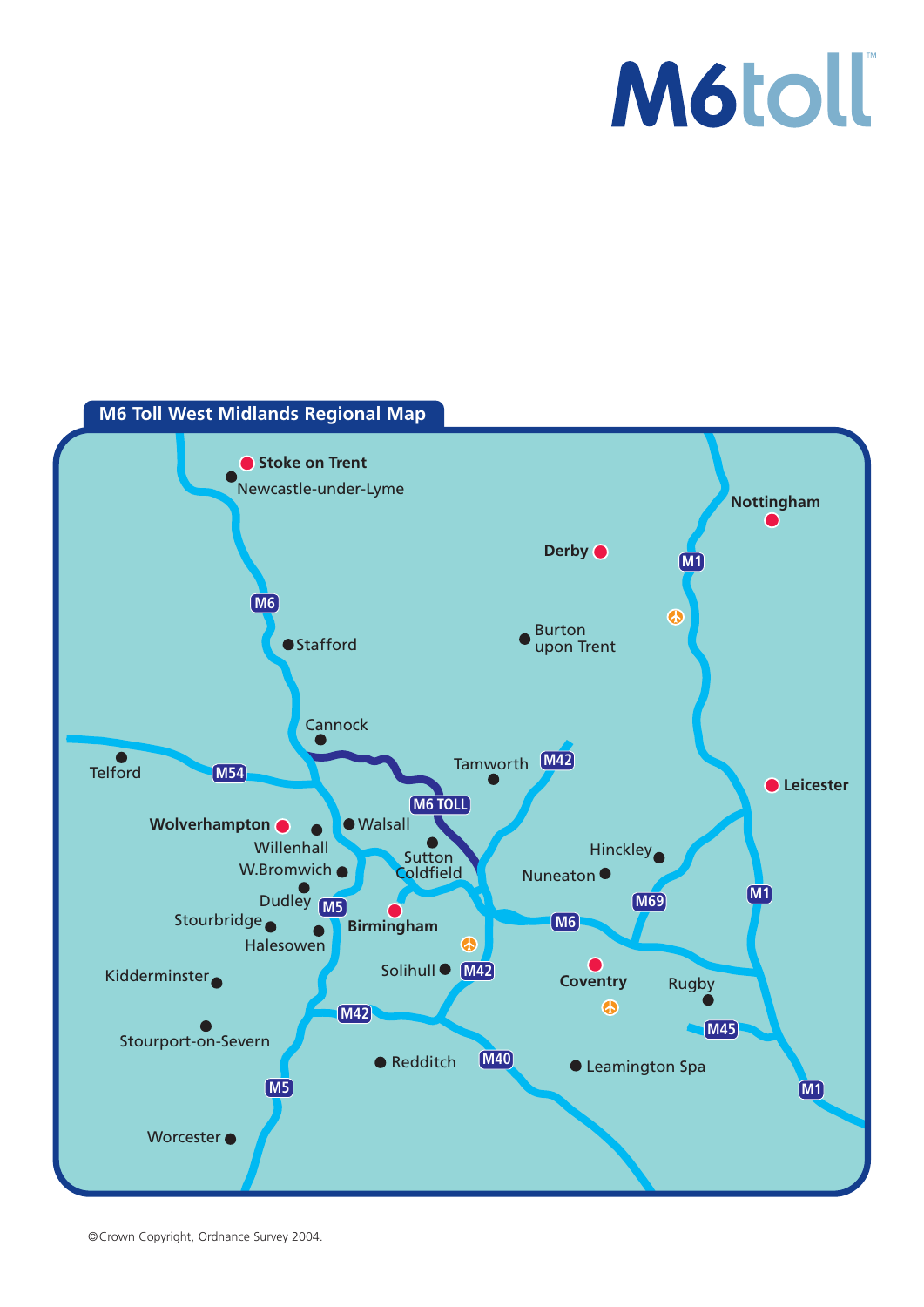### M6toll<sup>®</sup>



©Crown Copyright, Ordnance Survey 2004.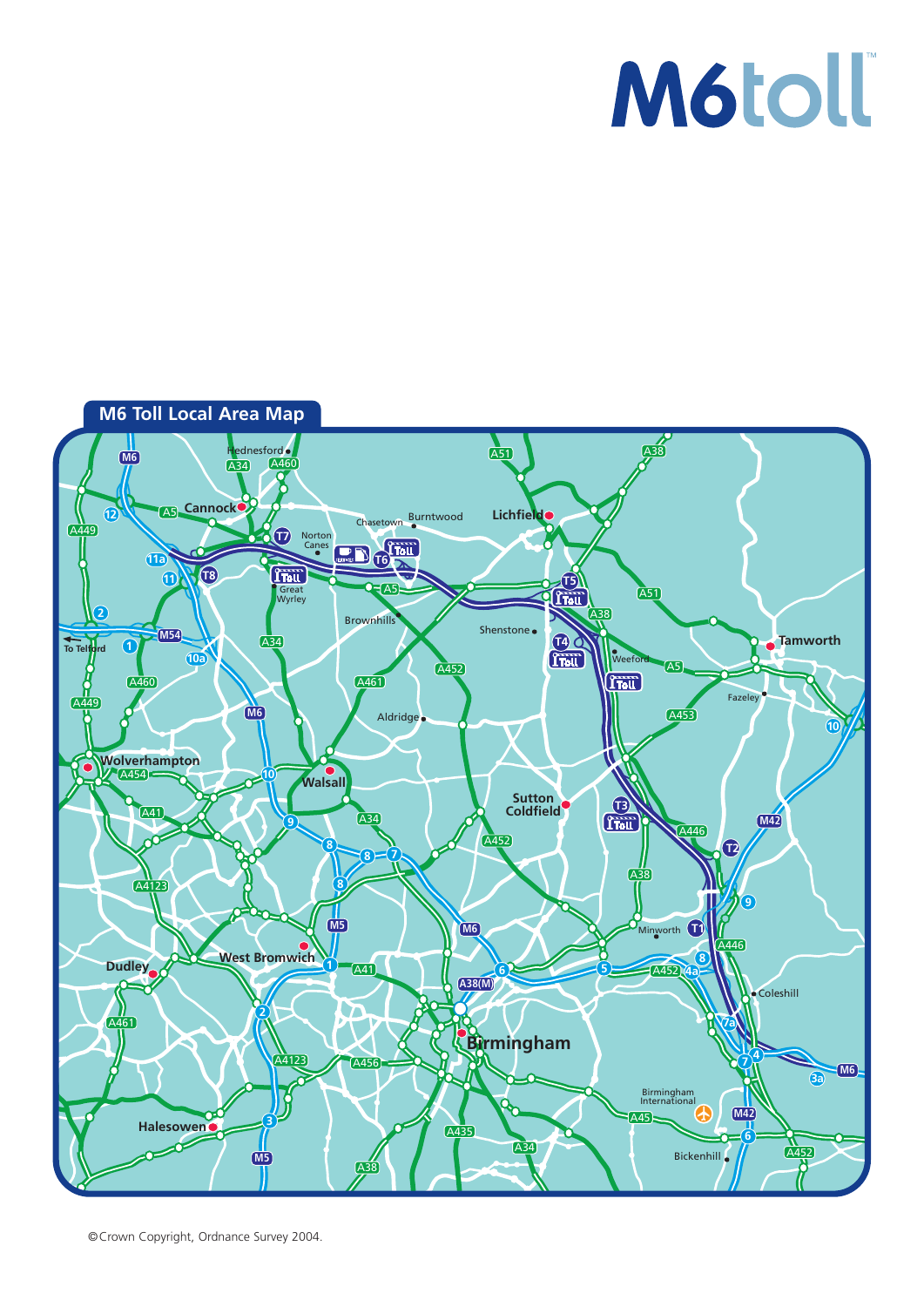

# M6toll<sup>®</sup>







**To T3**

461

 $r_{\text{roll}}$ 

**T4 Weeford Jun** 

**A38 to Birmingham and Coventry**

**A5 to Tamworth**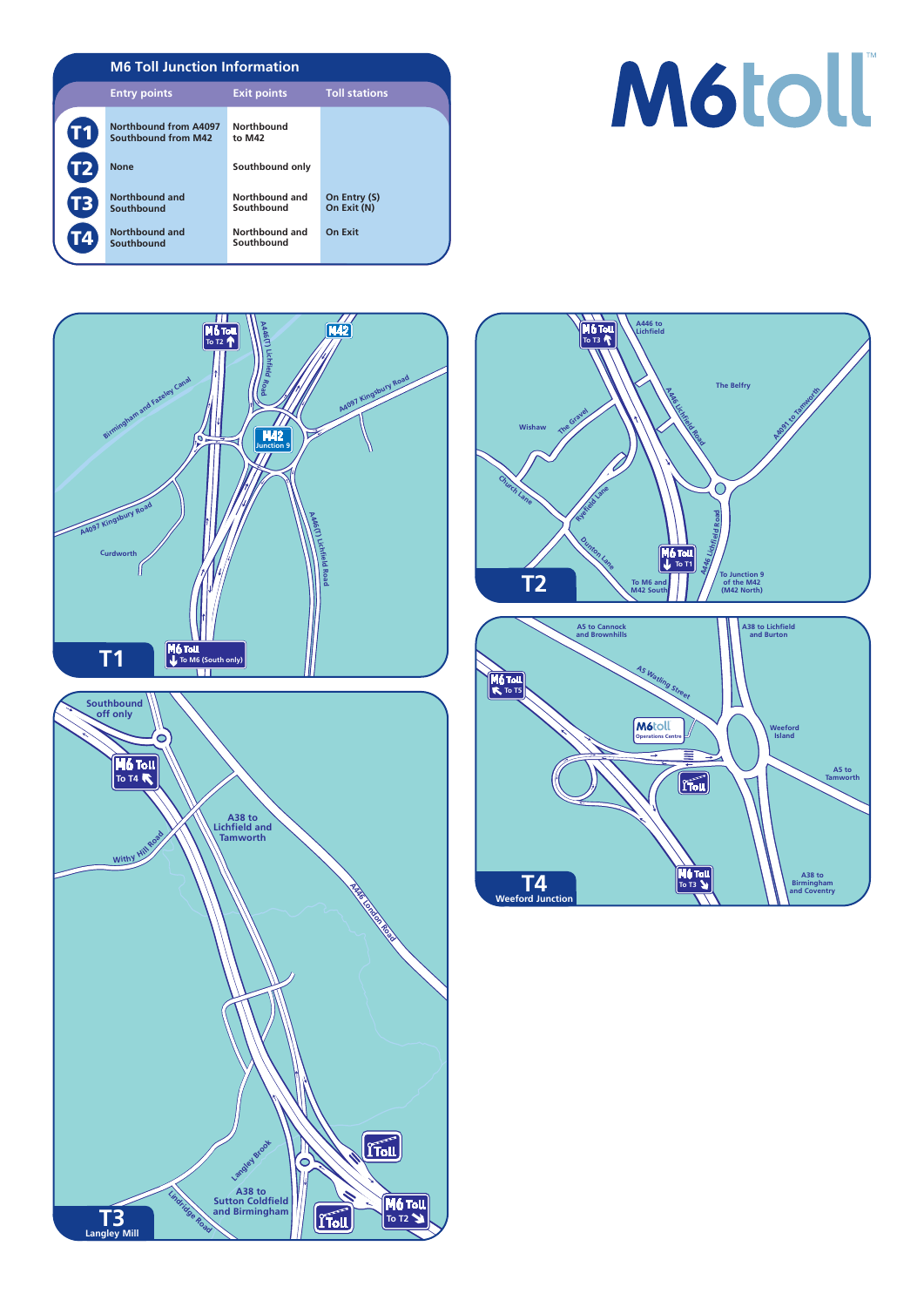|           | <b>M6 Toll Junction Information</b> |                              |                      |
|-----------|-------------------------------------|------------------------------|----------------------|
|           | <b>Entry points</b>                 | <b>Exit points</b>           | <b>Toll stations</b> |
| 5         | <b>Northbound only</b>              | Southbound only              | On Exit              |
| <b>T6</b> | Southbound and<br><b>Northbound</b> | Southbound and<br>Northbound | On Exit              |
| <b>T7</b> | Southbound only                     | Northbound only              |                      |
|           | Southbound only                     | Northbound only              |                      |

## **M6toll**